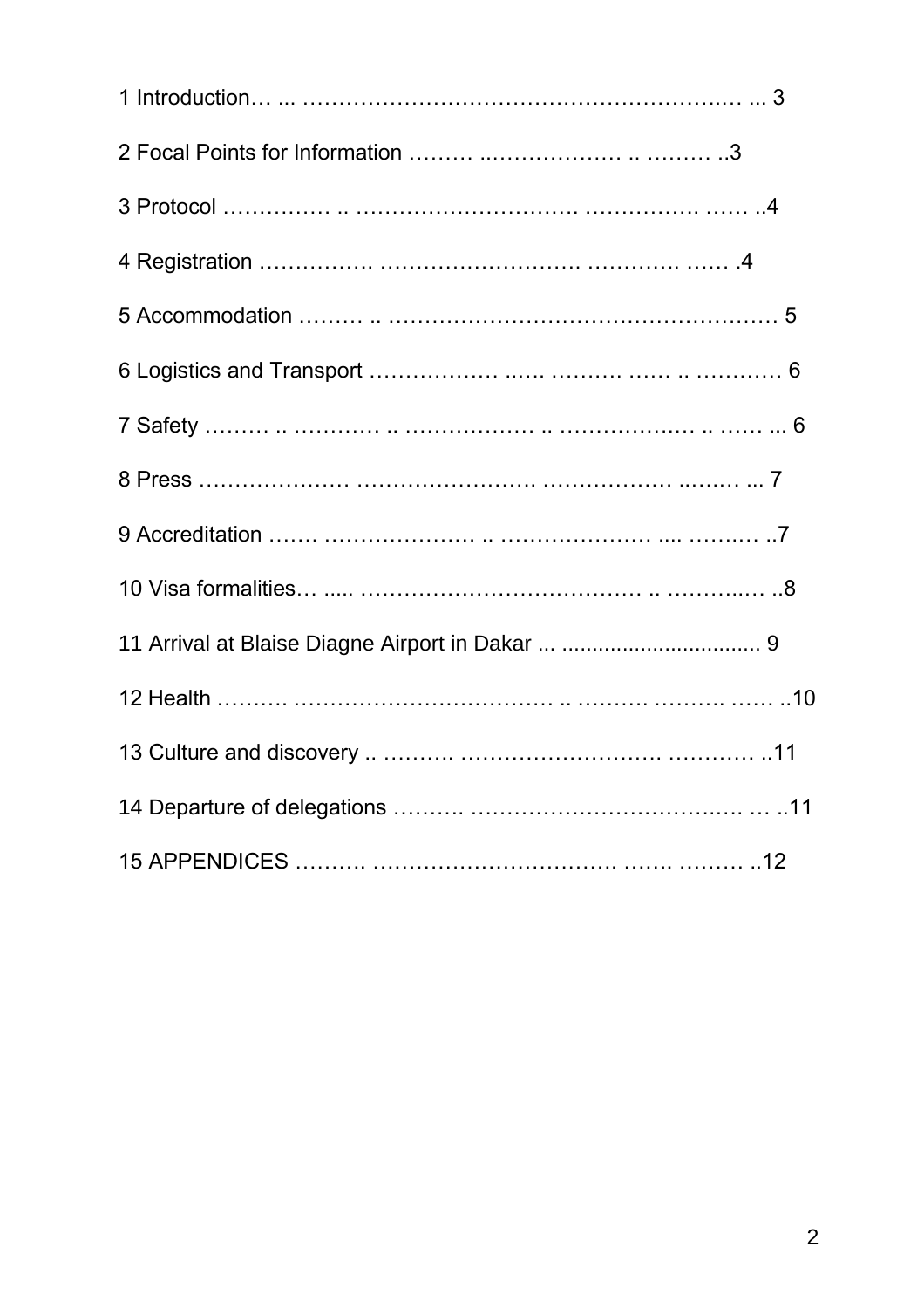## 1. INTRODUCTION

The eighth (8<sup>th</sup>) ministerial conference of the Forum on China-Africa Cooperation (FOCAC) is scheduled at the Abdou Diouf International Conference Center from November 29 to 30, 2021. The ministerial segment will be preceded by the Senior Officials Meeting to be held on 28 November and the opening of the Entrepreneurs' Forum which will take place on November 29, 2021.

More than 500 participants, including Heads of state and Government, Ministers, Representatives of International Organizations, as well as the African and Chinese private sectors, will take part in these meetings, both online and face-to-face.

## 2. FOCAL POINTS FOR INFORMATION

The Government of the Republic of Senegal makes available to delegations and Official Guests all the information necessary to facilitate the proper coordination of activities related to the organization of the Eighth Ministerial Conference of FOCAC.

Regarding the progress of the work of the 8th Ministerial Conference of FOCAC, the Ministry of Foreign Affairs and Senegalese Abroad of Senegal recommends contacting the Dakar FOCAC National Committee.

## 3. PROTOCOL

A team of Protocol officers will be made available to participants to help with all necessary formalities, including hotel registration and reservation. It will also be present at Blaise Diagne International Airport to ensure the reception and transport of delegations to their respective hotels.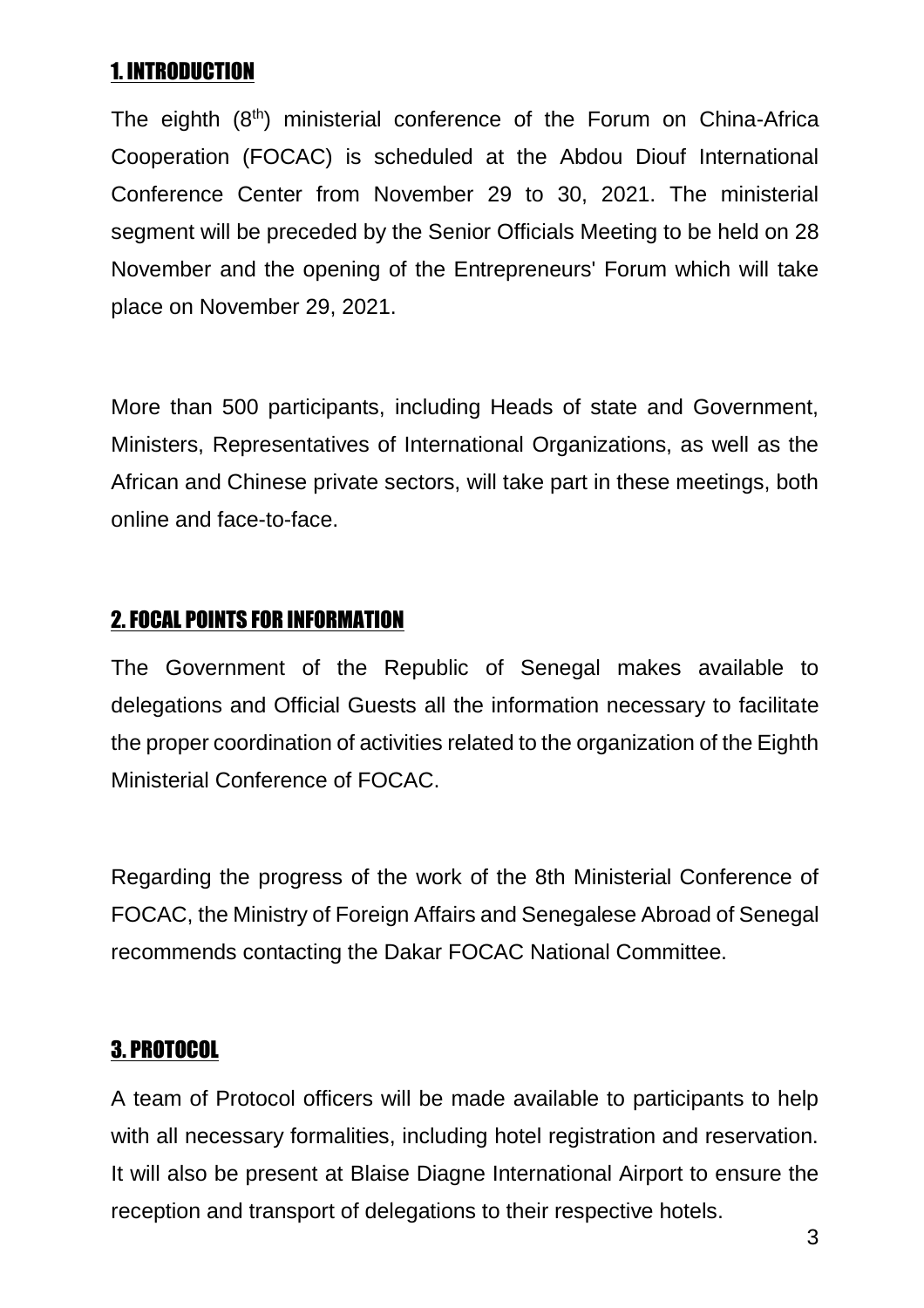For any further information, please contact the committee.

## 4. REGISTRATION

The Secretariat of the Dakar FOCAC National Committee recommends making the necessary registrations no later than November 19, 2021, through the website: https://senegalfocac2021.com/

## 5. ACCOMMODATION

The Government of the Republic of Senegal will provide accommodation, local transport and catering for two (2) Ministers per country.

For other members of delegations, it is recommended to book hotel rooms, informing the following Committee. Accommodation and food costs will be borne by the members of the delegations. The list of recommended hotels is given in the appendix.

## 6. LOGISTICS AND TRANSPORT

The Government of the Republic of Senegal will make available to each ministerial delegation of each country with a VIP vehicle.

Other delegation members will benefit from bus transportation from Blaise Diagne International Airport to their respective hotels.

During the meetings, buses will also be available to transport delegates from the various hotels to the Center of Conference.

For any further information, please contact the Committee.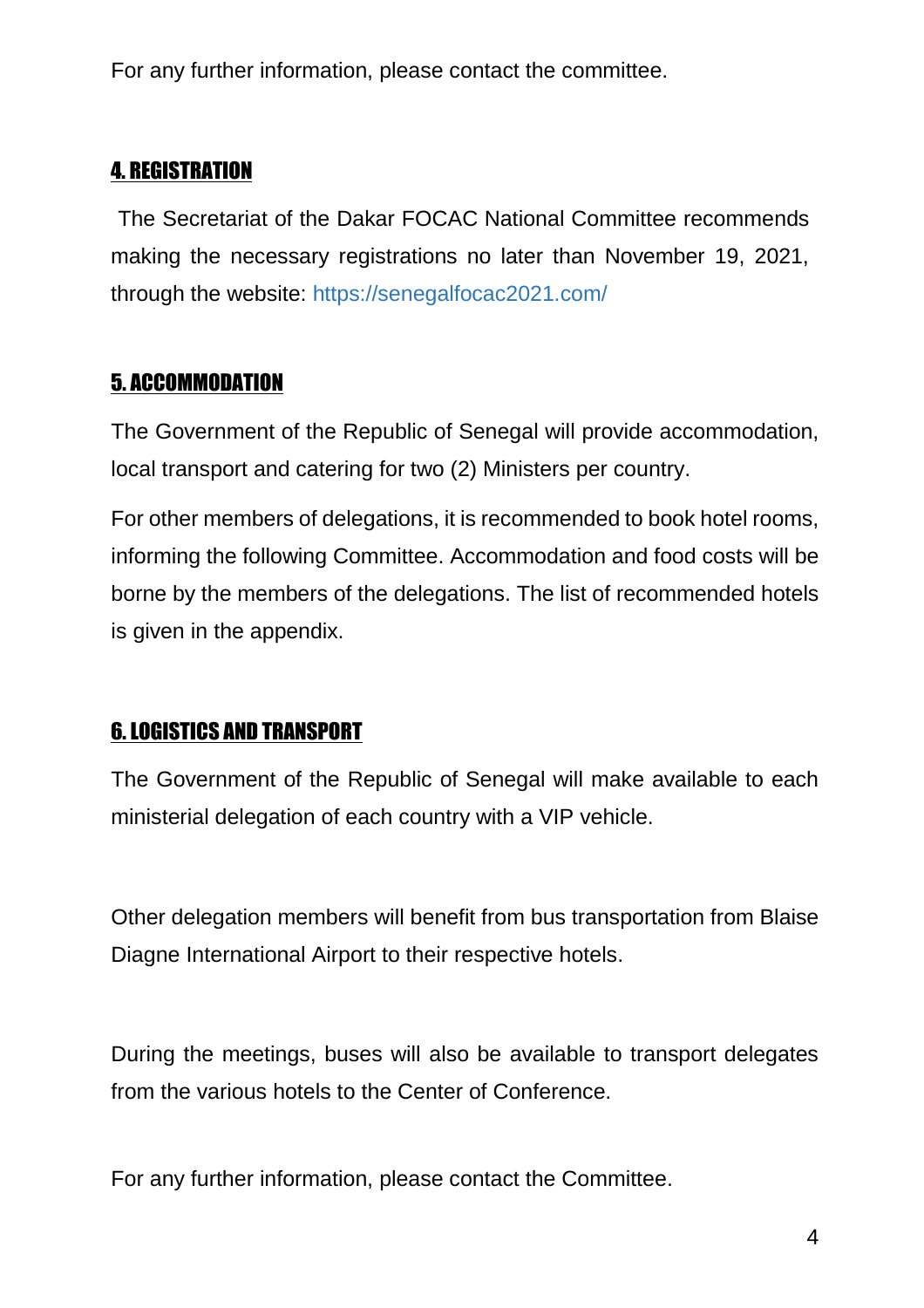## 7. SAFETY

The Government of the Republic of Senegal will take all necessary steps to ensure security during their stay in Sénégal.

In order to facilitate the entry for officers responsible for the security of senior figures, the names and licenses of the weapons and ammunition should be notified and accompanied by detailed information on the characteristics of the firearms.

In order to facilitate the access of the officers responsible for the security of the High Personalities to Senegalese territory, their identity as well as the licenses of their weapons and the details of their ammunition must be notified to the organizers before **November 19, 2021**.

## 8. PRESS

The work of the Conference may be covered by the Official press Bodies of each participating State, as well as by all the Communication Bodies which have previously requested it to the National FOCAC Committee, which will inform the Government of Senegal. The Communication Bodies should contact the Secretariat of the National FOCAC Committee to the following email address, before **November 15, 2021**.

Email : [dpct.maese@diplomatie.gouv.sn](mailto:dpct.maese@diplomatie.gouv.sn) Email : [focacdakar2021@diplomatie.gouv.sn](mailto:focacdakar2021@diplomatie.gouv.sn)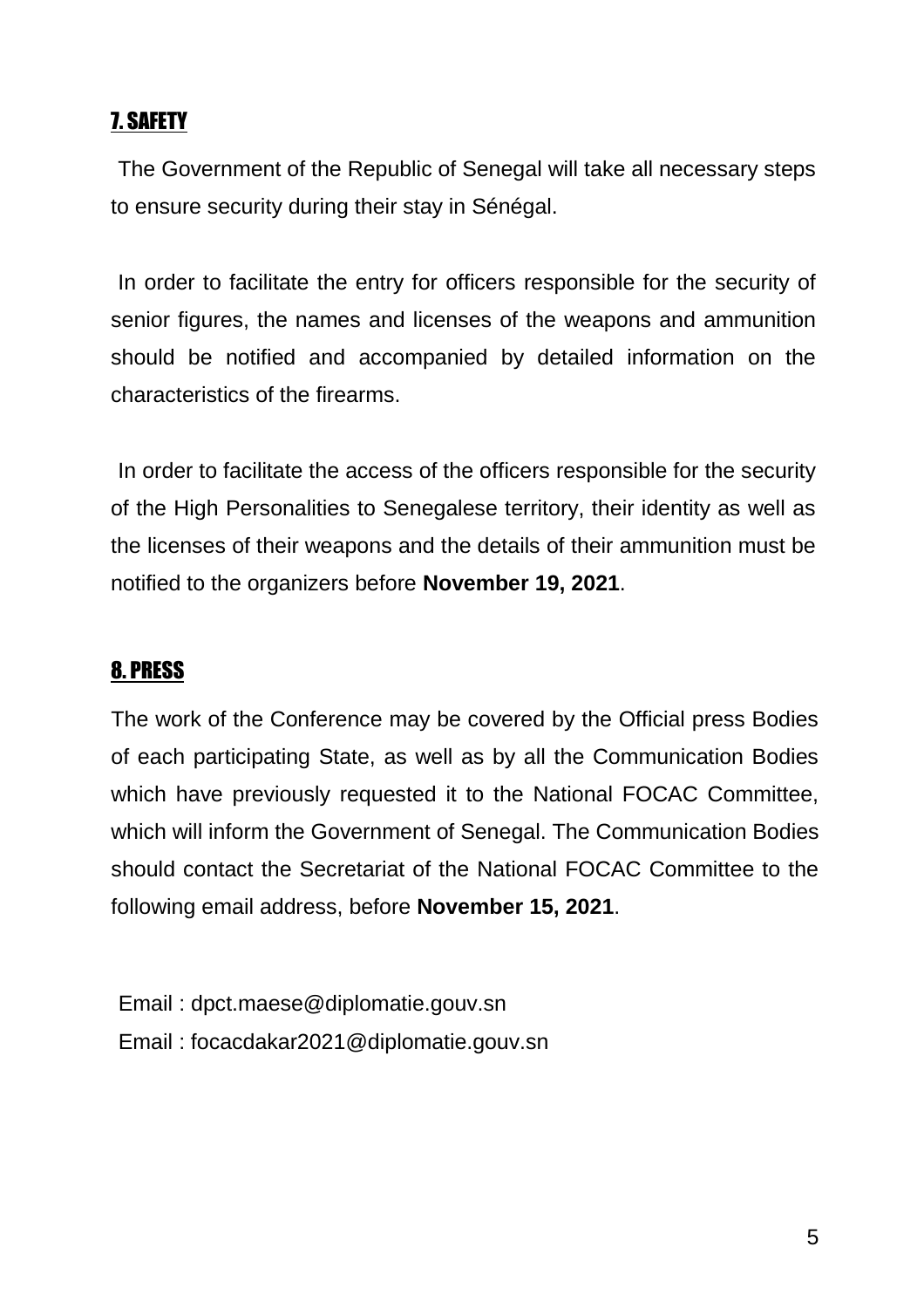## 9.ACCREDITATION

As of **November 10th, 2021**, an Accreditation Center will be operational at the Secretariat of the Committee for the different levels and categories of participants.

Each participant in the meetings will have to wear the badge corresponding to his functions and qualities.

The badge is personal and non-transferable.

At the Blaise DIAGNE International Airport, each delegation will receive six (6) accreditations, two (2) for the Ministers and four (4) for the other members of the delegation.

## 10. VISA FORMALITIES

Members of official delegations holding diplomatic, official and service passports, as well as holders of passports of the United Nations and other International Organizations, or nationals of countries where Senegal does not have a Diplomatic or Consular Representation, will obtain their visas free of charge on arrival at AIBD in airport.

Beforehand, the delegations must send the official lists of their members, accompanied by copies of the passports, to the National FOCAC Committee, by email to the following addresses:

Email : [dpct.maese@diplomatie.gouv.sn](mailto:dpct.maese@diplomatie.gouv.sn)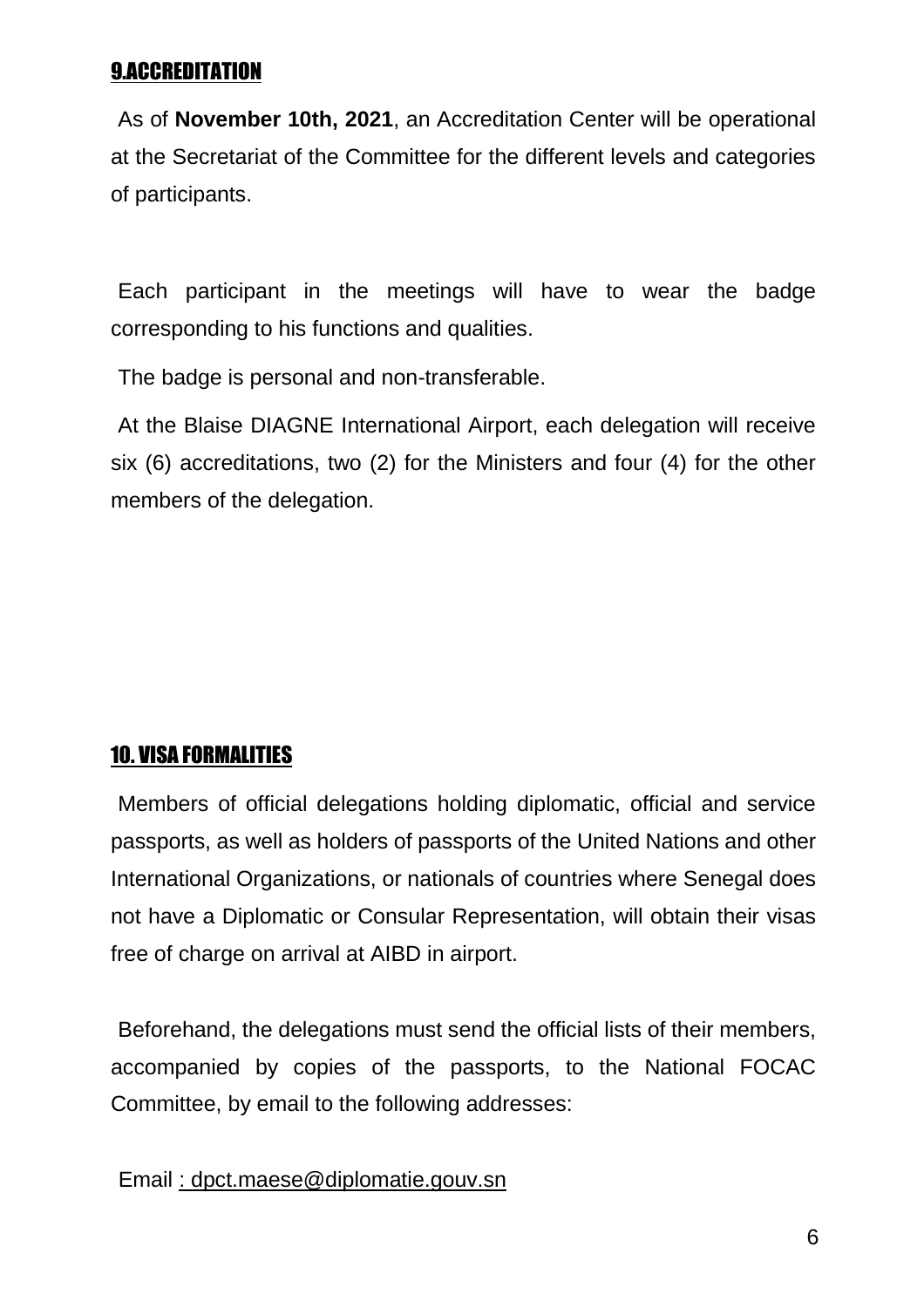delegations coming from countries where Senegal has a Diplomatic or Consular Mission must obtain their visas from the latter before their arrival in Dakar.

Delegates from countries where Senegal does not have Diplomatic or Consular representation should contact the Committee or the Permanent Representations of Senegal to the United Nations, the African Union and the Senegalese Embassy in Beijing by sending all the information required to authorize the issuance of the visa on arrival at Dakar airport.

## 11. ARRIVAL IN BLAISE DIAGNE AIRPORT

#### A.) Ministers

On their arrival, the Heads of delegations will be received by a Reception Committee whose members will be appointed by the Government of the Republic of Senegal.

Delegations arriving in private planes must communicate the characteristics of the aircraft on board which they will be traveling, in order to obtain authorizations for overflight and landing.

## B.) Other participants

All other delegates will be received by Protocol agents, who will take them to the Lounges planned for the event, before being transported to their respective hotels.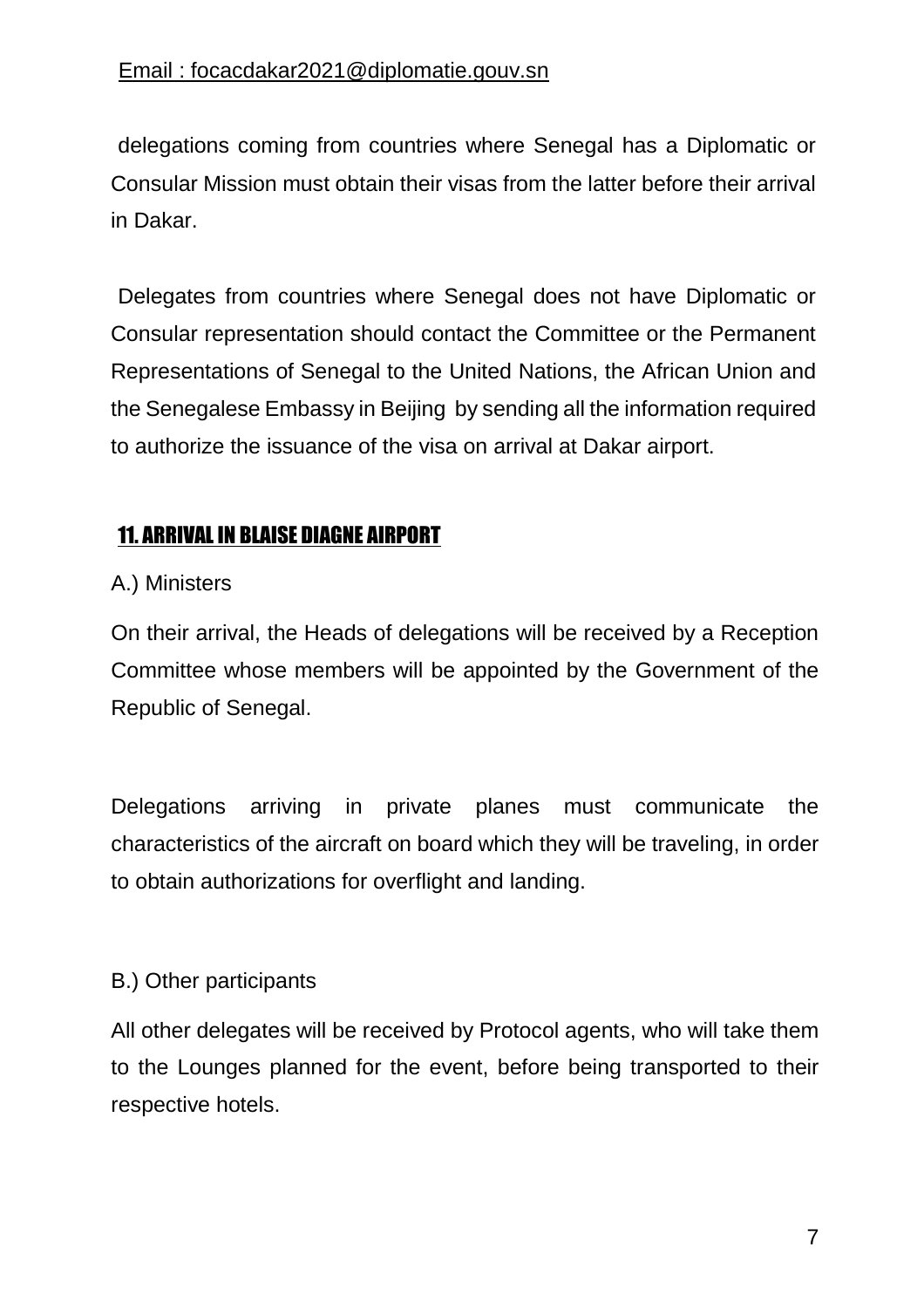## 12. HEALTH

The Government of the Republic of Senegal will provide all official delegations with Health Assistance and Emergency Services, located at the airport, in hotels, at the CICAD.

Members of official delegations must bring a negative PCR test of less than 72 hours upon arrival in Dakar. It is recommended that they get vaccinated against COVID-19.

A Covid-19 desk will be open at the airport, at the CICAD and in major hotels, access to which will be controlled with high-precision temperaturesensing gantries or non-contact thermometers.

All delegates will be tested for Covid-19 upon arrival in Dakar, or before taking part in the meetings.

All staff of the organization committee will be tested for Covid-19, before the start of the meetings. A special epidemic response team will be created with a special issue open and communicated to all delegations.

#### 13.- CULTURE AND DISCOVERY

The Government of the Republic of Senegal will propose to delegations a cultural program and sites to visit on the sidelines of the Conference.

- 1. The Renaissance Monument
- 2. Gorée Island
- 3. The Pink Lake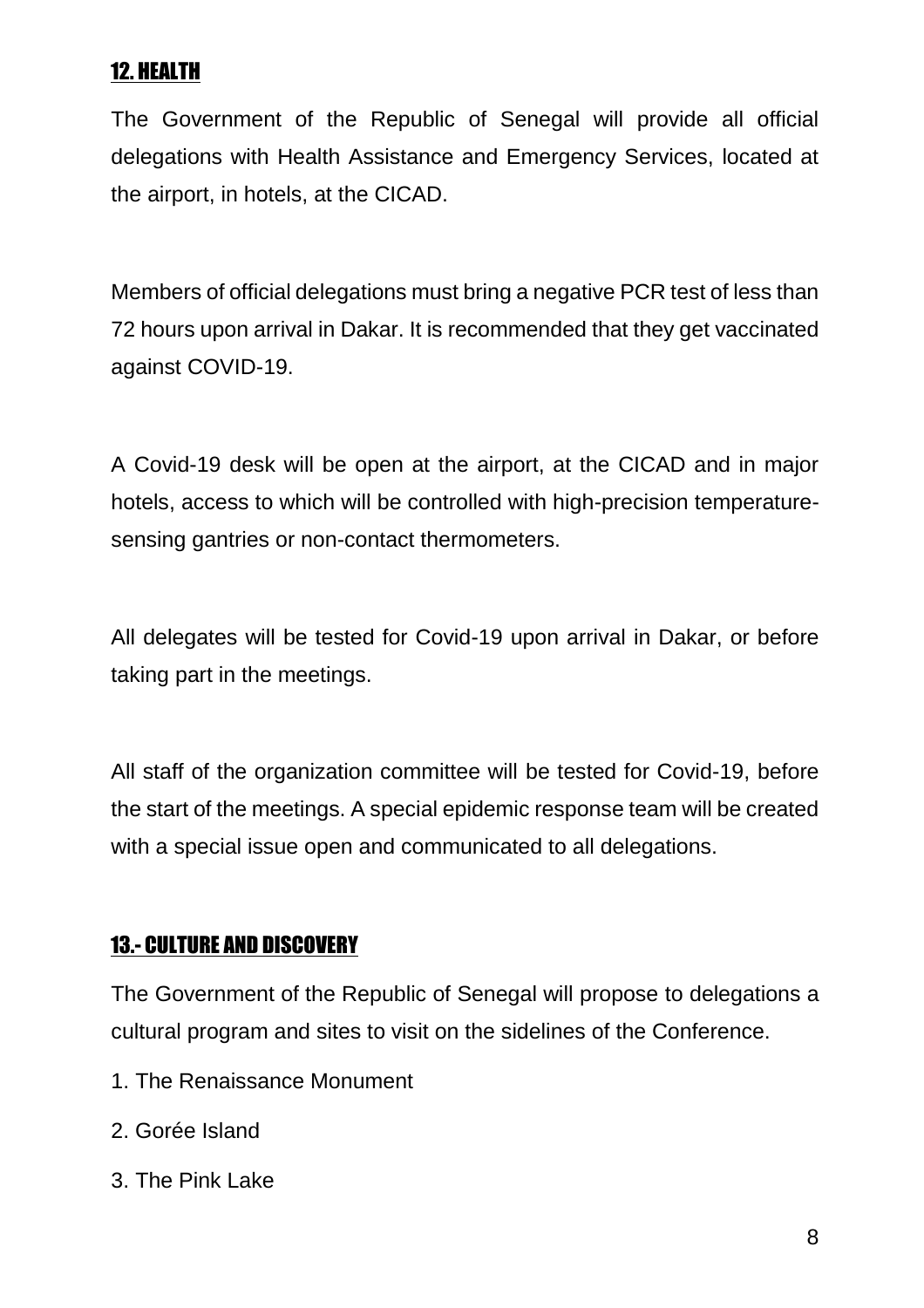## 14. DEPARTURE OF THE DELEGATIONS

At the end of the Conference, the departure of Heads of delegations and delegates will take place according to the protocol formalities established by the Government of the Republic of Senegal.

#### Contacts:

National Committee Dakar FOCAC 2021 Site internet :<https://senegalfocac2021.com/> Email : dpct.maese@diplomatie.gouv.sn Email : [focacdakar2021@diploma](about:blank)tie.gouv.sn Tel : 00 221 33889 13 22 Tel :00221 76 579 6152 Tel : 00221 77 234 78 72